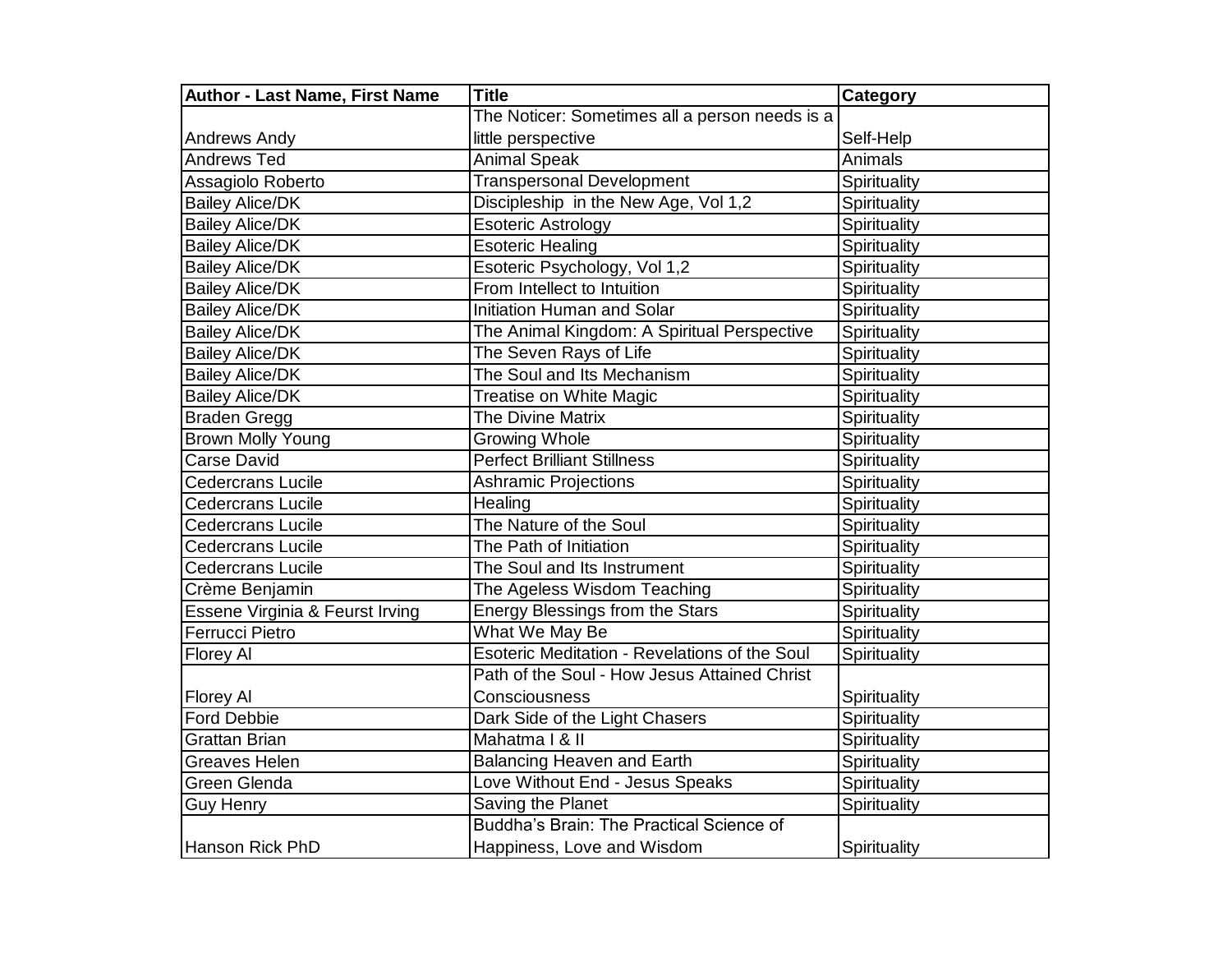| <b>Author - Last Name, First Name</b> | <b>Title</b>                                                                                 | <b>Category</b> |
|---------------------------------------|----------------------------------------------------------------------------------------------|-----------------|
| <b>Hay Louise</b>                     | You Can Heal Your Life                                                                       | Self-Help       |
| Hopkin Alan                           | <b>Esoteric Healing</b>                                                                      | Spirituality    |
| Jacka Judy                            | Synthesis in Healing                                                                         | Spirituality    |
| Johnson Robert                        | <b>Balancing Heaven and Earth</b>                                                            | Spirituality    |
| Johnston Brenda                       | Life- Here and Hereafter                                                                     | Spirituality    |
| Johnston Brenda                       | New Age Healing                                                                              | Spirituality    |
| <b>IJurriaanse Aart</b>               | Bridges (anthology of the Constitution of the<br>Human etc. according to the Ageless Wisdom) | Spirituality    |
| Kapit Wynn/Elson LawrenceM.           | The Anatomy Coloring Book                                                                    | Anatomy         |
| Knight JZ                             | Ramtha                                                                                       | Spirituality    |
| Kryon                                 | The Journey Home                                                                             | Spirituality    |
| Leadbeater C.W.                       | Clairvoyance                                                                                 | Spirituality    |
| Leadbeater C.W.                       | Inner Life Vol 1,2                                                                           | Spirituality    |
| Leadbeater C.W.                       | Invisible Helpers                                                                            | Spirituality    |
| Leadbeater C.W.                       | Power and Use of Thought                                                                     | Spirituality    |
| Leadbeater C.W.                       | Symbols                                                                                      | Spirituality    |
| Leadbeater C.W.                       | The Hidden Life in Fremasonry                                                                | Spirituality    |
|                                       | The Masters and the Path - Theosophist                                                       |                 |
| Leadbeater C.W.                       | contemporary of Alice Bailey                                                                 | Spirituality    |
| Leadbeater C.W.                       | The World Mother as Symbol and Fact                                                          | Spirituality    |
| Leadbeater C.W.                       | <b>Thought Forms</b>                                                                         | Spirituality    |
|                                       | Messages From The Body: Their Psychological                                                  |                 |
| Lincoln Michael                       | Meaning                                                                                      | Self-Help       |
| <b>Lipton Bruce</b>                   | <b>Biology of Belief</b>                                                                     | Self-Help       |
| Melody                                | Love In the Earth: A Kaleidoscope of Crystals                                                | Crystals        |
| Milanovich & McClune                  | The Light Shall Set You Free                                                                 | Spirituality    |
| Millman Dan                           | The Life You Were Born To Live                                                               | Spirituality    |
|                                       | The Gentle Way - A Self Help Guide for Those                                                 |                 |
| Moore Tom T.                          | who Believe in Angels                                                                        | Spirituality    |
| Moorjani Anita                        | Dying to Be Me                                                                               | Spirituality    |
|                                       | Practice Energy Healing in Integrity - The Joy of                                            |                 |
| Murphy Midge JD, PhD                  | Offering Your Gifts Legally & Ethically                                                      | <b>Ethics</b>   |
|                                       | Invisible Heroes: Survivors of Trauma and How                                                |                 |
| Naparstek Belleruth                   | They Heal                                                                                    | Spirituality    |